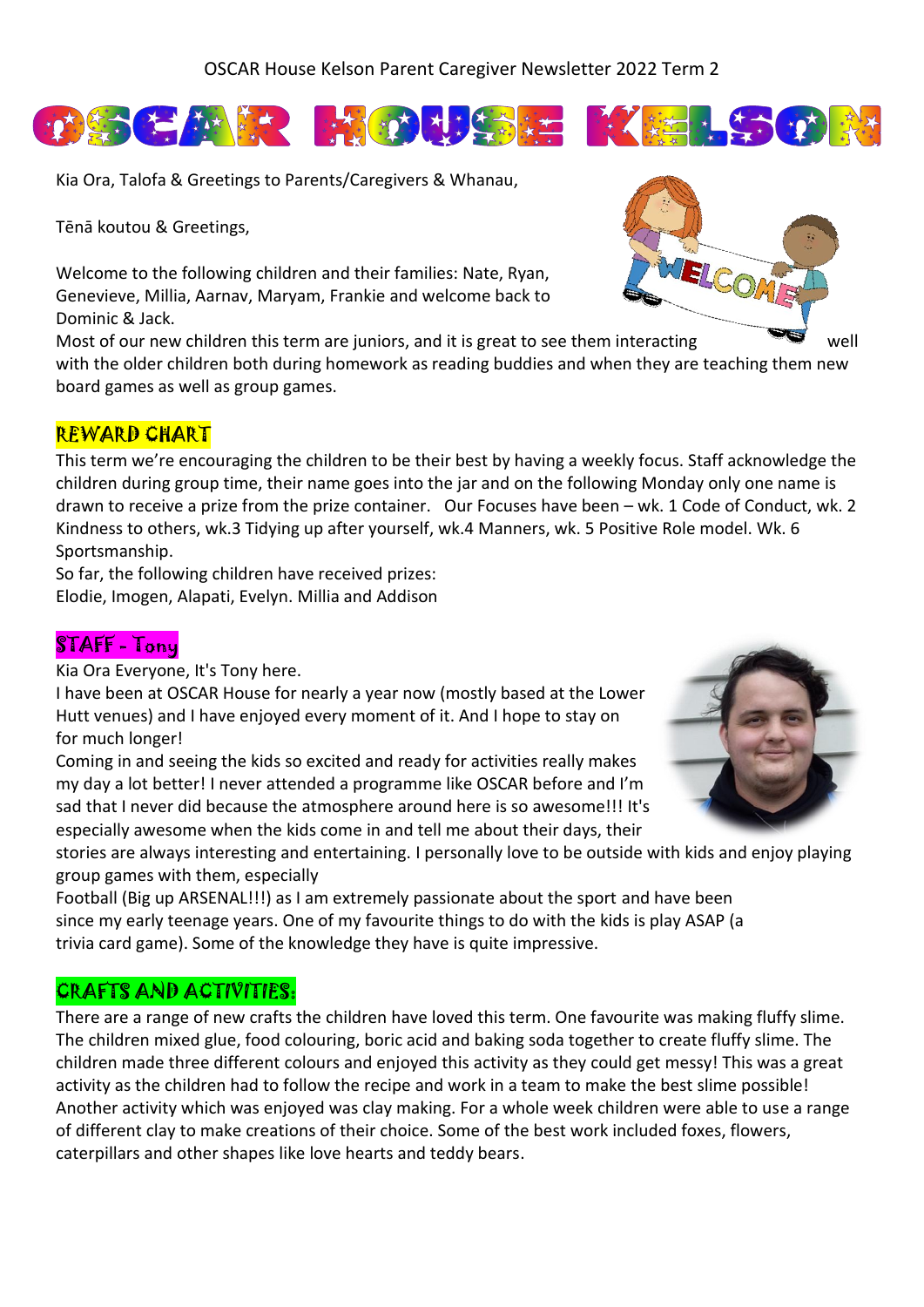### GROUP GAMES

#### Fruit Salad with *Areene*

This game is like Mid Night. Children sit in a circle and each child was given a number 1-4 or a number that is suitable to the group size. When staff called their number (example number 3) all the number 3 children run round the circle enter from where they were sitting and touch the object in the middle. Child who touch the object first will become a fruit example an apple. Then call another number like number 2. All the number 2 children run and the child who reach the middle will become an apple too. When all the apple called the child first reach the middle will become a Pear and Pears will become Bananas etc. When called Fruit Salad all the fruits run and the child reach to the middle will become the winner.

## Bum Bum Shuffle *with Tai*

It was one of my new games to teach the children. All players had to sit on a chair in a circle. Then one child gets to stand in the middle of the circle which means there is an empty seat.

The aim of the game is to keep moving around in a circle sitting on each seat

and keeping the child in the circle from sitting down on the empty seat. The children really enjoyed the game that we played about 6 rounds the first time played. So much fun when the person in the middle is almost dizzy from going round and round trying to get a seat. The bigger the circle the better.





## Crab Soccer *with Caelin*

Another new game the children learnt this term was crab soccer. This game needs three taggers in the middle who are on the ground like crabs and everyone else stands on the start line with a ball at their feet. The children with a ball at their feet must dribble to the other end of the hall to pick up a cone and dribble it back to the start. The crabs however are on the ground trying to prevent this by kicking the balls away.

However, you lose your ball you then are a crab trying to stop others from getting all the cones. This continues until either all the balls have been taken or everyone is a crab. The children really enjoyed this game as it was new and exciting, it even had the children laughing for most of the game which

was nice to see.

Jackpot *with Hunter* Jackpot is a fun game

that often has been requested by the children. It is played with any larger number of children, a tennis racket, and a tennis ball. The way it's played is simple and fun with a bit of imagination mixed in which is likely why the children enjoy playing it, one person will start with the tennis racket and ball and then proceed to tell all the rest of the children an imaginary item that they can win. After this the child will hit the tennis ball high up towards the group of children and whoever catches it 'wins' the stated prize.



However, occasionally, the person with the tennis racket will shout "JACKPOT!" this means if a child catches the tennis ball on the full, they get to replace the child with the tennis racket. This gives the game some healthy friendly competition which is always nice to see between the children.